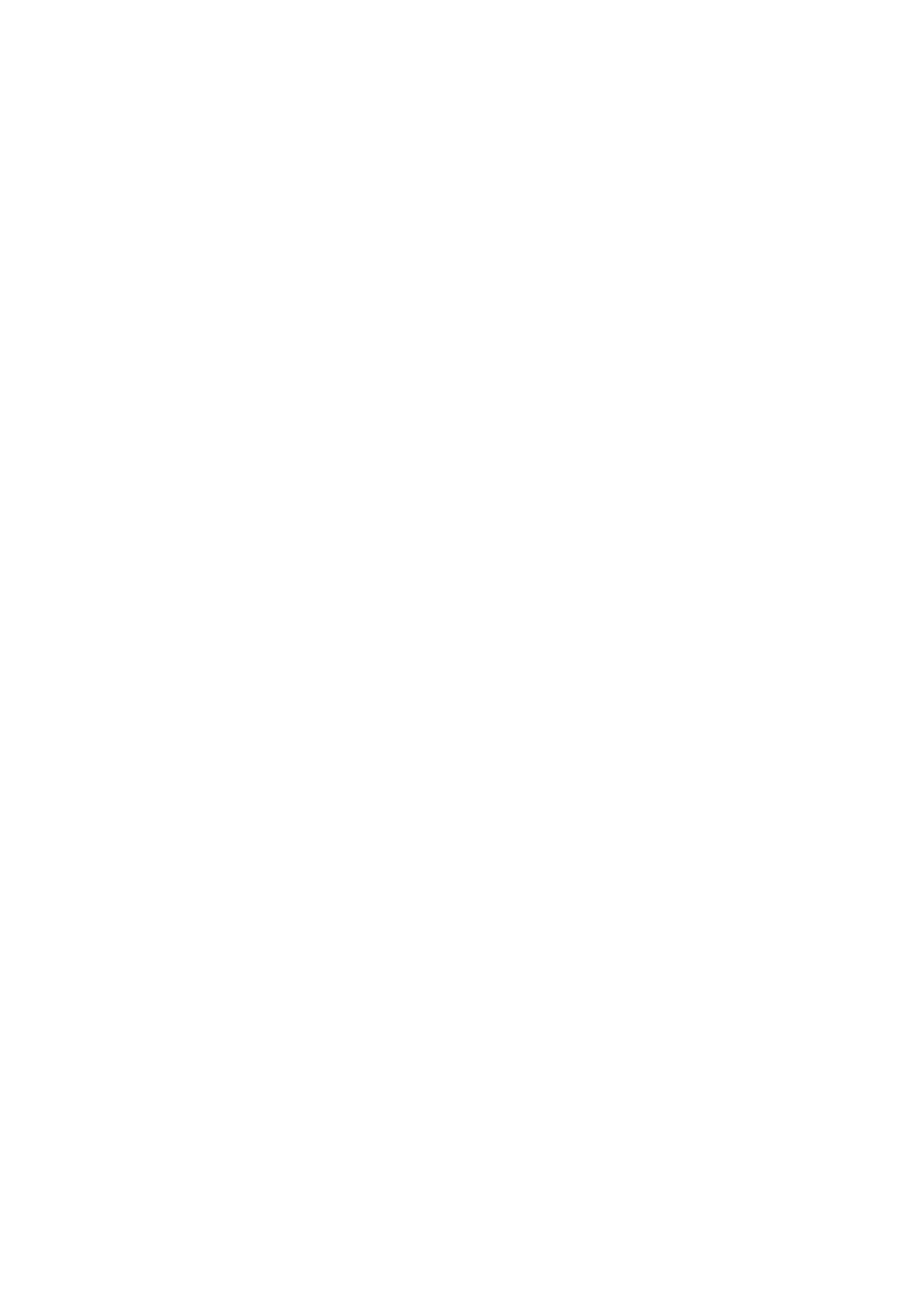# Marketing Plan <insert business name> <insert business name>

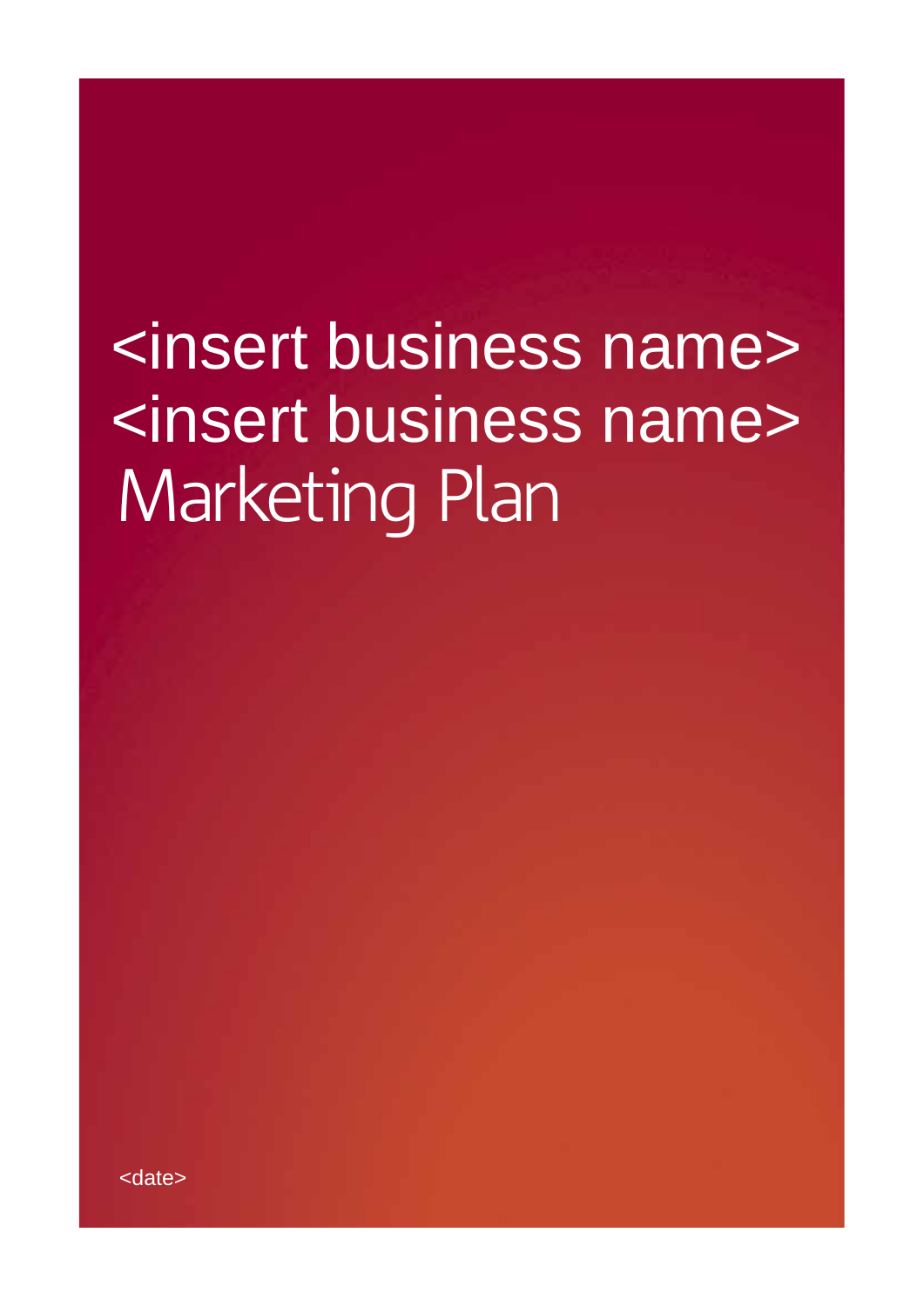**Company/Brand Name**

• <What are you going to call your business?>

• <What do you want your name to stand for?>

**Target Audience**

• <What target market will you be selling your product or service to?>

• <Identify the specific groups with the target market who you want to speak to.>

• <List the most appropriate or effective ways of approaching them.>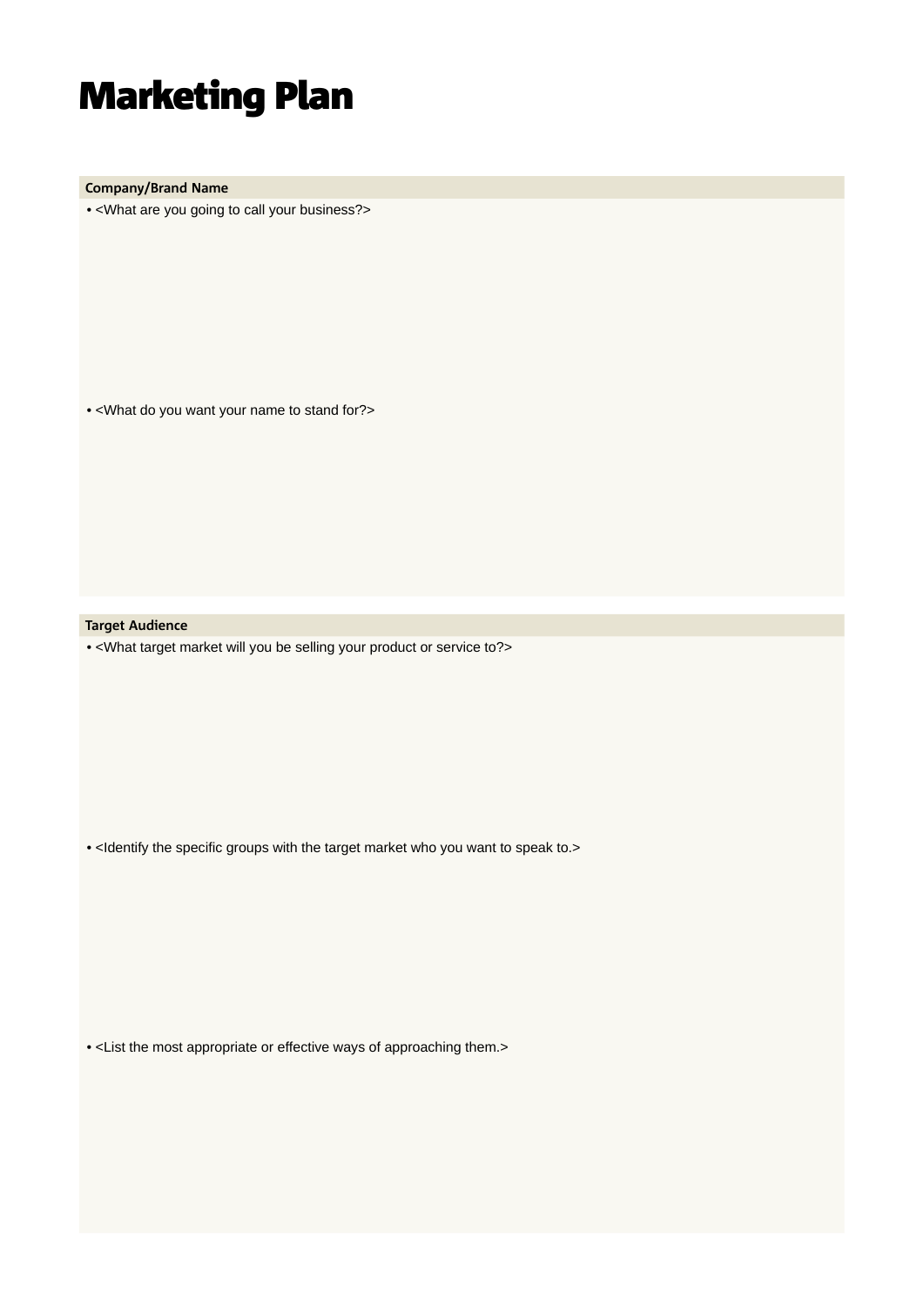**Product/Service Offering**

• <What products/services are you offering to customers? List each one that your business will offer.>

• <What it is about your offer that'll differentiate you from your competitors?>

• <Why would a customer buy your product ahead of a competitor's product?>

 such as valuing and respecting every client or putting the needs and interests of clients first. • <If you offer a service, think about a 'customer service proposition'. This is a proposition based on principles Summarise your ideas below.>

#### **Pricing**

• <How much will you be selling your products/services for?>

• <How do you plan to sell them?>

• <How are your competitors pricing their offering?>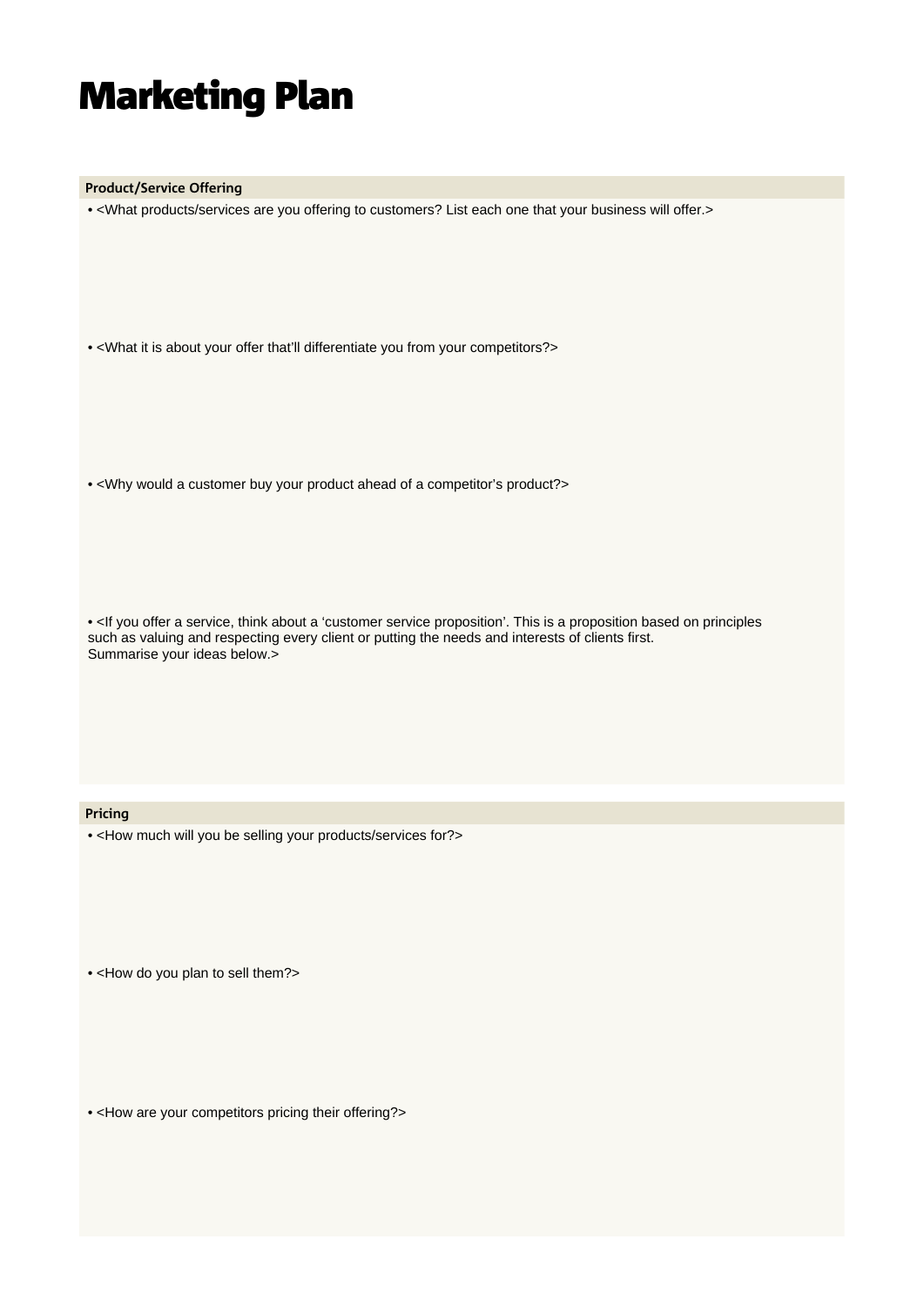### **Marketing Activities**

How are you planning to promote your business? Consider the following:

#### **Branding**

• <What will your business logo look like?>

• <How will you look and feel in marketing terms? e.g. will you have specific colours, font, images.>

#### **Website**

• <Will you have a business website?>

• <What is the URL?>

**Brochures and printed material**

• <Will you produce any brochures or printed material?>

• <If so, where will you distribute them?>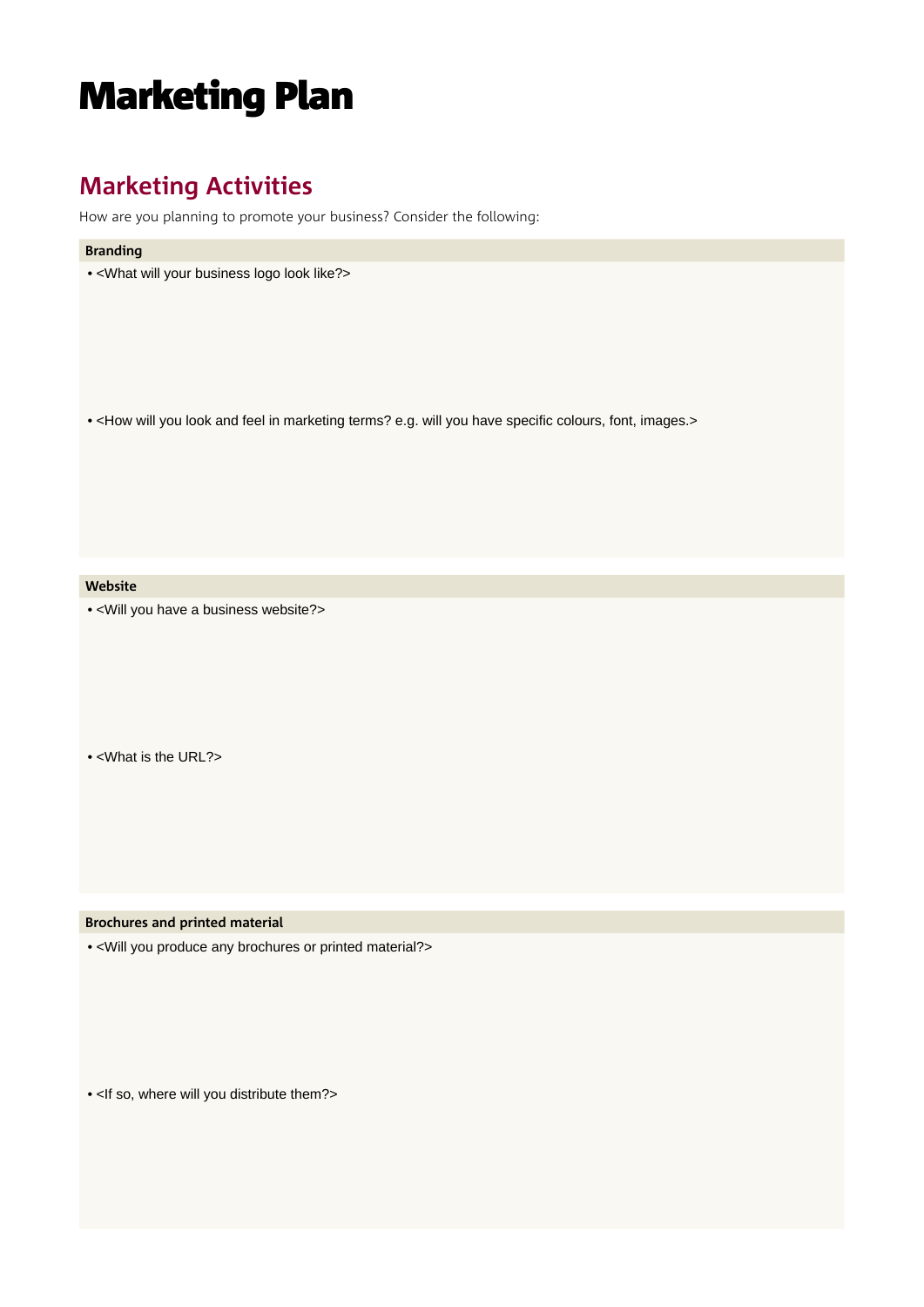**Direct Marketing**

• <Will you be speaking to your customers directly? i.e. letter box drops or emails.>

 • <How will you be collecting your customers details? List out ways that you could start to build a customer database of customer details.>

• <What will be the call to action on your marketing material?>

• <Will you be including an offer on your material?>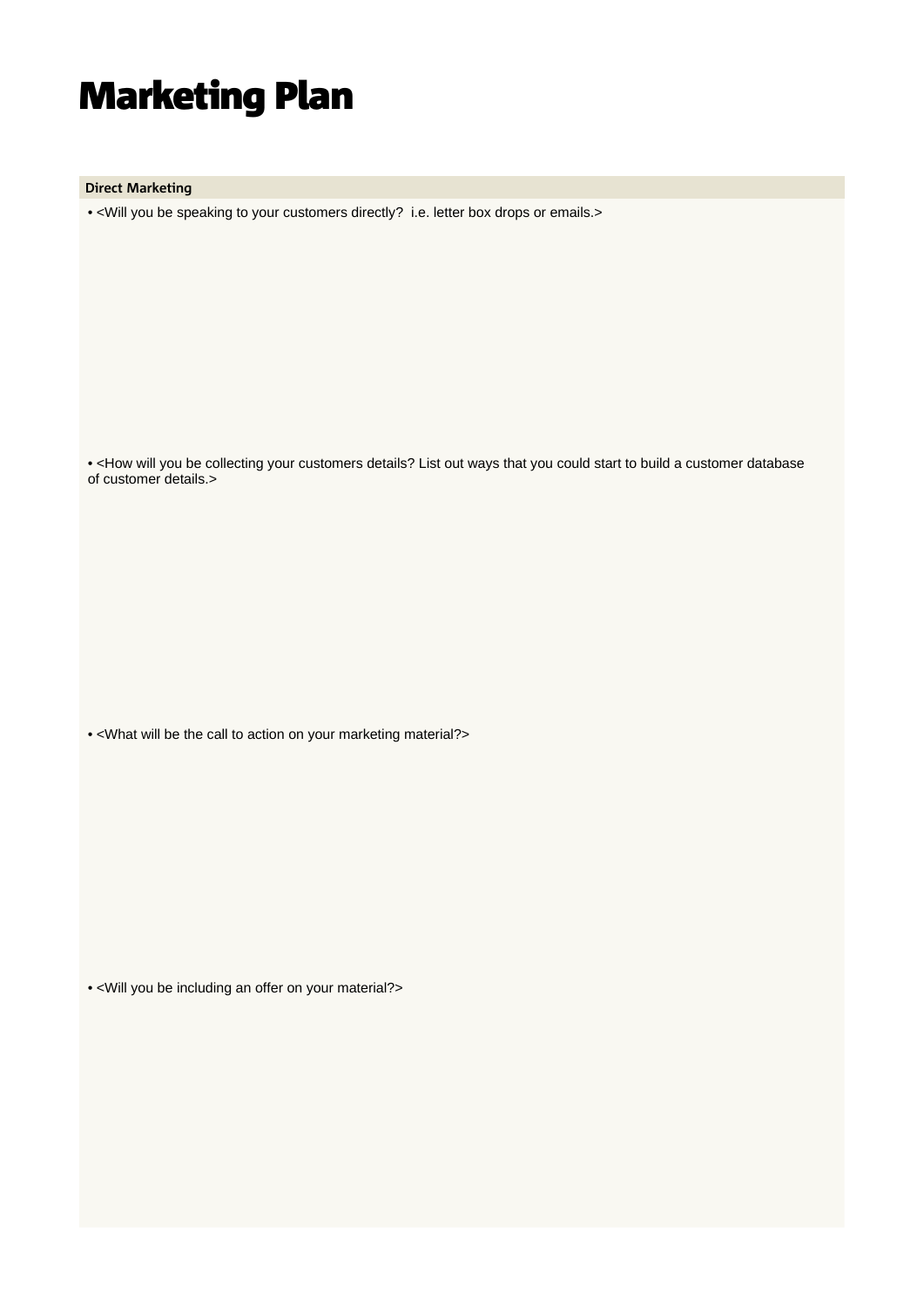#### **Advertising**

 • <What type of advertising are you planning to undertake for your business? i.e. local newspaper ads, online advertisements etc.>

• <List the cost for each planned activity and the impact and return on investment you think it will have for your business.>

#### **Public Relations**

• <Will you be considering any public relations activity to promote your business?>

• <List newsworthy items to say below.>

#### **Budgets**

• <How much money can you set aside for marketing activities?>